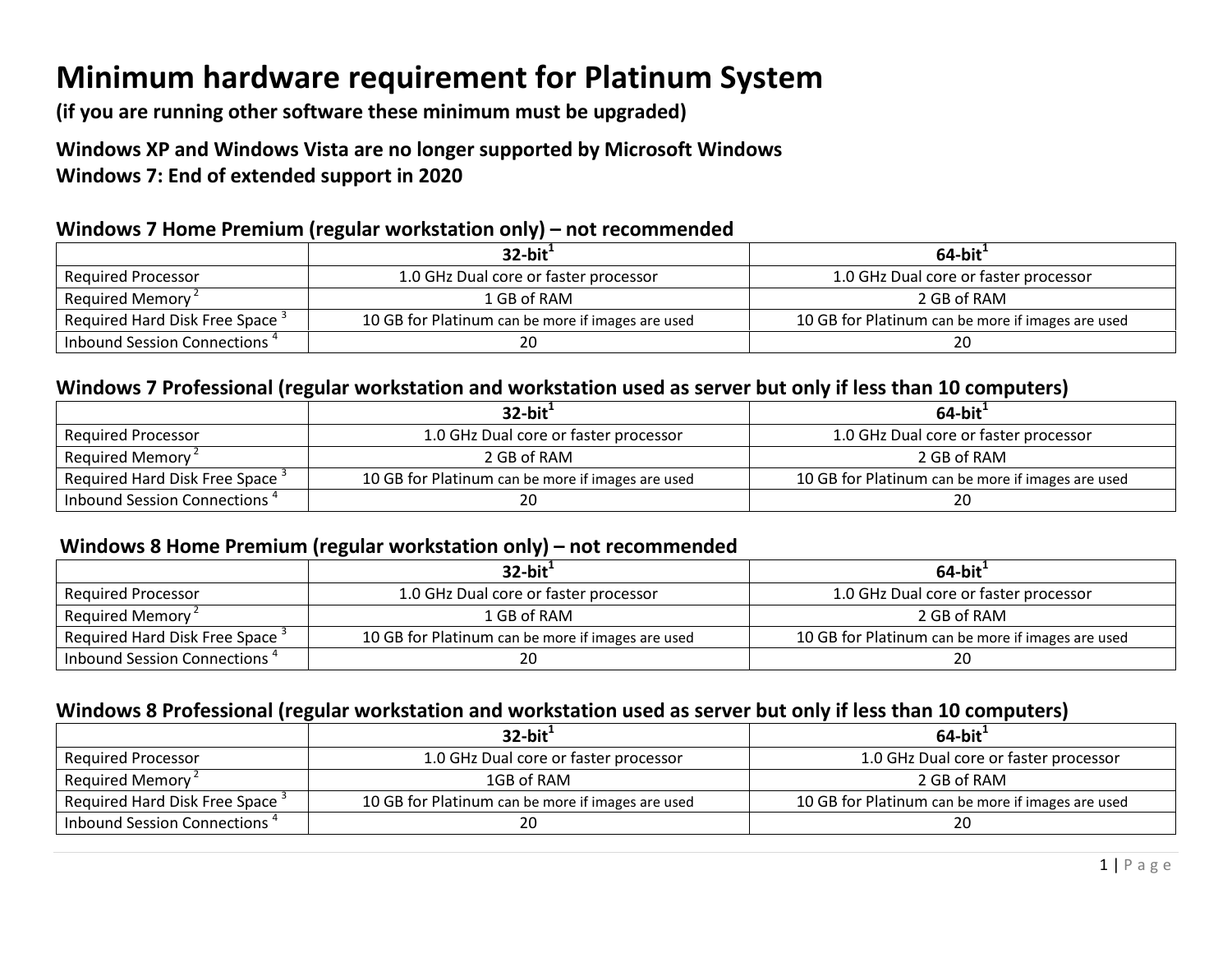## Windows 10 Home (regular workstation only) – not recommended

|                                            | $32$ -bit <sup>1</sup>                            | 64-bit $^1$                                       |
|--------------------------------------------|---------------------------------------------------|---------------------------------------------------|
| <b>Required Processor</b>                  | 1.0 GHz Dual core or faster processor             | 1.0 GHz Dual core or faster processor             |
| Required Memory <sup>2</sup>               | 1 GB of RAM                                       | 2 GB of RAM                                       |
| Required Hard Disk Free Space <sup>3</sup> | 10 GB for Platinum can be more if images are used | 10 GB for Platinum can be more if images are used |
| Inbound Session Connections <sup>4</sup>   | 20                                                | 20                                                |

These features are not included with the Windows 10 Home version: Group Policy, Shared PC configuration, Domain, Remote Desktop, etc.

# Windows 10 Professional (regular workstation and workstation used as server but only if less than 10 computers)

|                                            | $32$ -bit <sup>1</sup>                            | $64$ -bit <sup>1</sup>                            |
|--------------------------------------------|---------------------------------------------------|---------------------------------------------------|
| <b>Required Processor</b>                  | 1.0 GHz Dual core or faster processor             | 1.0 GHz Dual core or faster processor             |
| Required Memory <sup>2</sup>               | 1 GB of RAM                                       | 2 GB of RAM                                       |
| Required Hard Disk Free Space <sup>3</sup> | 10 GB for Platinum can be more if images are used | 10 GB for Platinum can be more if images are used |
| Inbound Session Connections <sup>4</sup>   | 20                                                | ZU                                                |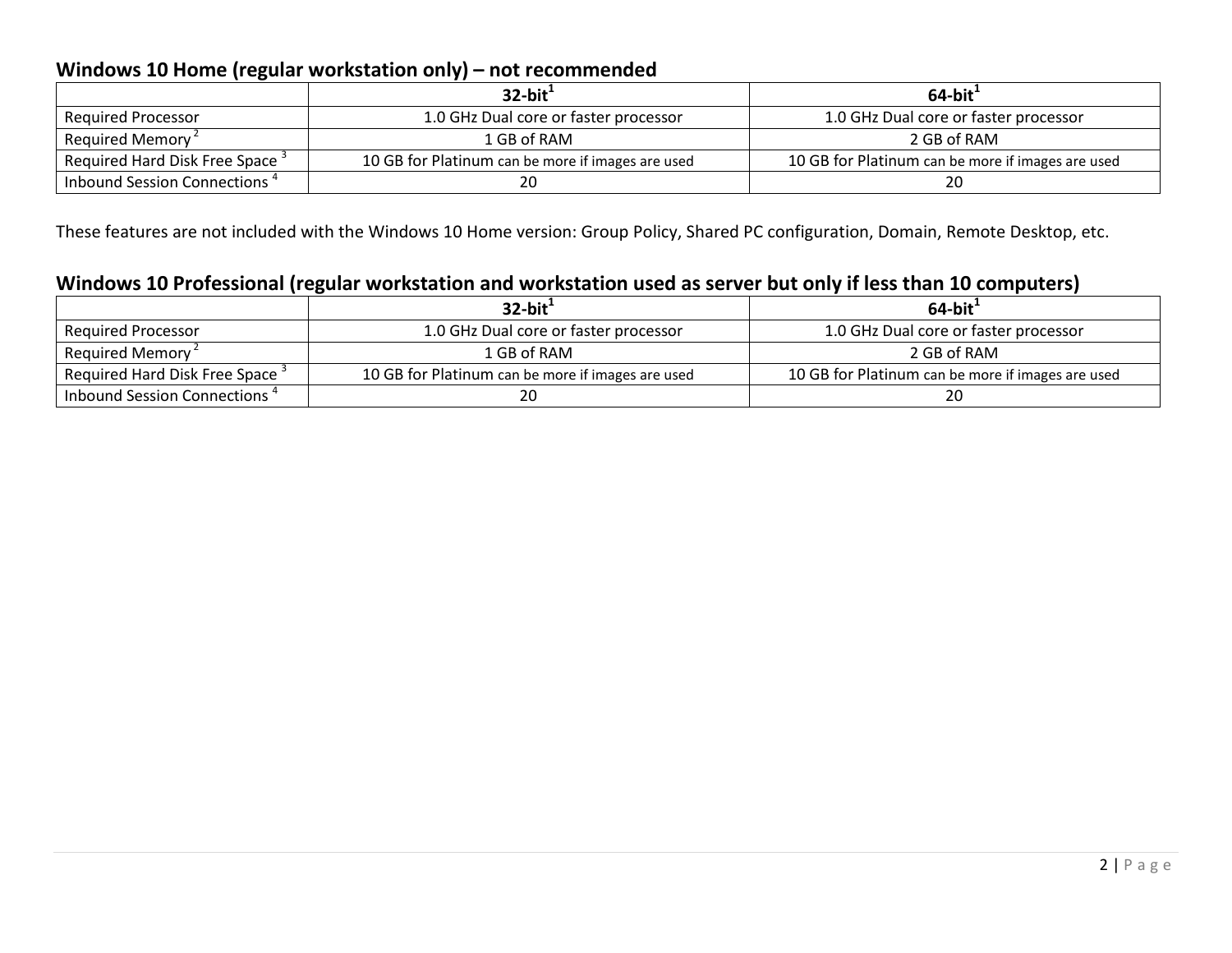## DEDICATED SERVERS

It is required when more than 10 computers simultaneously connected over the network. The client needs a qualified I.T. person.

## Windows Server 2008 R2

|                                            | 32-bit                                            | 64-bit                                            |
|--------------------------------------------|---------------------------------------------------|---------------------------------------------------|
| <b>Required Processor</b>                  | 1.6 GHz Dual core or better                       | 1.6 GHz Dual core or better                       |
| Required Memory <sup>2</sup>               | 4 GB of RAM                                       | 4 GB of RAM                                       |
| Required Hard Disk Free Space <sup>3</sup> | 10 GB for Platinum can be more if images are used | 10 GB for Platinum can be more if images are used |

|                            | Foundation   Standard   Enterprise  |                       |
|----------------------------|-------------------------------------|-----------------------|
| Network Access Connections | 30                                  | Unlimited   Unlimited |
|                            | $1 + 1 - 2 - 3 - 4 - 1 - 1 - 2 - 1$ |                       |

http://technet.microsoft.com/en-us/library/dd459191 (WS.10).aspx

## Windows Server 2012

|                                            | 64-bit                                            |
|--------------------------------------------|---------------------------------------------------|
| Reguired Processor                         | 1.6 GHz Dual core or better                       |
| Required Memory <sup>2</sup>               | 4 GB of RAM                                       |
| Required Hard Disk Free Space <sup>3</sup> | 10 GB for Platinum can be more if images are used |

|                                   | Foundation   Essentials   Standard   Enterprise |         |                       |  |
|-----------------------------------|-------------------------------------------------|---------|-----------------------|--|
| <b>Network Access Connections</b> | 30                                              | Unknown | Unlimited   Unlimited |  |

## Windows Server 2016 Essentials

|                                            | 64-bit                                                                      |
|--------------------------------------------|-----------------------------------------------------------------------------|
| <b>Required Processor</b>                  | 3.1 GHz Dual core or better                                                 |
| Required Memory <sup>2</sup>               | 16 GB of RAM $-$ Max 64 GB                                                  |
| Required Hard Disk Free Space <sup>3</sup> | 160 GB with a 60 GB partition + for Platinum can be more if images are used |

|                            | Essentials   Standard |  |
|----------------------------|-----------------------|--|
| Network Access Connections | Unknown   Unlimited   |  |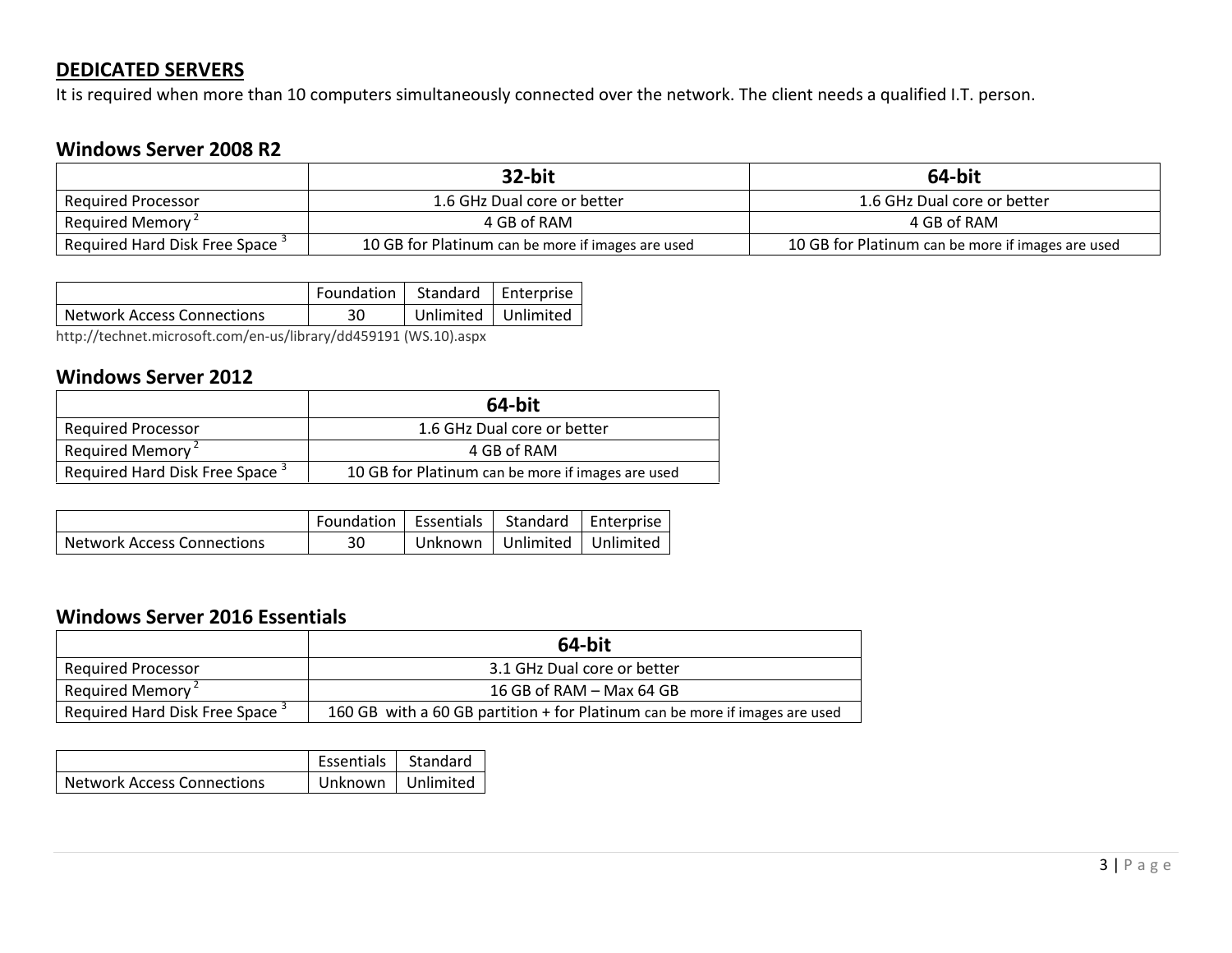## Note 1 - 32-bit versus 64-bit

The benefits of 64-bit are most apparent when you have a large amount of random access memory (RAM) installed on your computer, typically 4 GB of RAM or more. In such cases, because a 64-bit operating system can handle large amounts of memory more efficiently than a 32-bit operating system can, a 64-bit system can be more responsive when running several programs at the same time and switching between them frequently. Please note: if you are presently running 64-bit software on a PC running a 64-bit edition of Windows Vista and you move to a 32-bit edition of Windows 7, your 64-bit software will no longer work.

## Note 2 – Memory

More memory is required according to your use, namely if several programs are running at the same time

## Note 3 – Minimum requirements

Minimum requirement for the server and for the workstations to allow full backup of Platinum on it (auxiliary server) .

## Note 4 - Inbound Session Connections

We need to know how many session connections will be opened on the server to determine if the server's operating system will support the clinic network activities. An inbound session connection is opened when a computer connects to the server to access a shared resource. The shared resources can be accessed by name  $(\text{Serve})$  or by IP  $(\text{SATE})$ . The rule to calculate the number of inbound connections is quite simple. For each computer connecting to the server, the total inbound session connections opened on the server can reach 2: one for all shared resources accessed by name and one for all shared resources accessed by IP. To maximize the number of computers connecting, we can use the server static IP for all shared resources. If it is, we can estimate the number of inbound session connections that will be opened on the server by the number of computers connecting to the server.

Examples of shared resource:

- Remote Desktop Connection
- Terminal Server
- Shared Fax or Scanner
- Shared Printer
- Г Shared Folder or Drive (from which applications like Platinum or files will be accessed)
- Г Mapped drive (reconnect at logon)